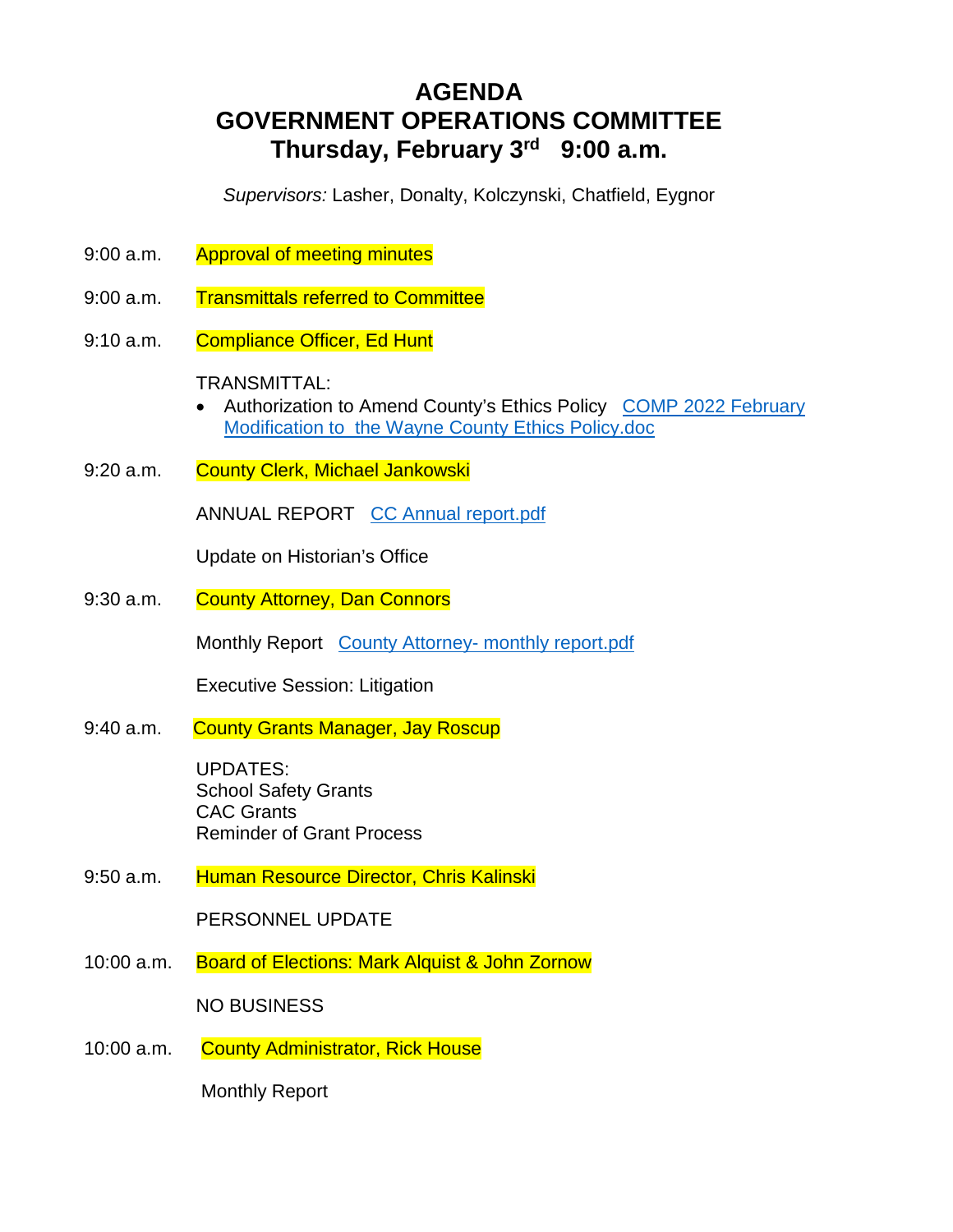TRANSMITTAL:

 Authorization to create Per-Diem Fiscal Assistant COTB Ken Blake resolution.doc

Chairman of the Board, Ken Miller

TRANSMITTAL:

- Appointments to inter-county association of Western NY RES Appts to Inter-County Association of Western NY.doc
- 10:10 a.m. Fiscal Assistant, Brian Sams

TRANSMITTAL:

• Amend Workers' comp budget COTB2 RES1 AMEND 2021 WORKERS' COMPENSATION BUDGET TO ELIMINATE BUDGET DEFICIT.docx

Executive Session: pending litigation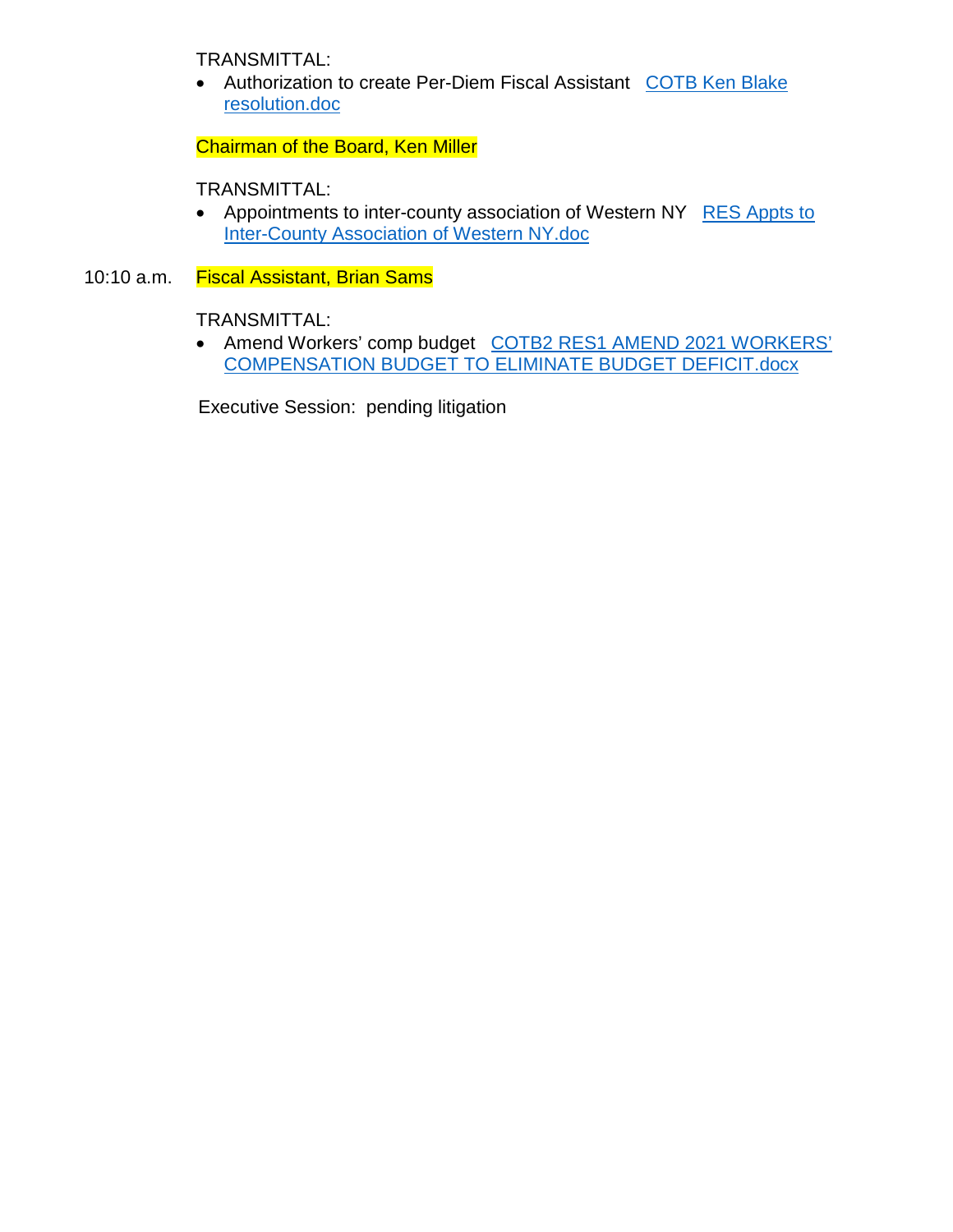### **RESOLUTION TRANSMITTAL**

Committee No. 5 – Government Operations Committee- County Compliance Date: February 3, 2022 Committee Chair: Richard Lasher Compliance Officer: Edward Hunt

### **Authorization to Modify the Wayne County Ethics Policy**

WHEREAS, the Wayne County Ethics Policy is a comprehensive document that guides the conduct of our elected officials and employees; and

WHEREAS, the Ethics Policy will be further enhanced by adding a statement that elucidates the county's definitions and policy with regard to Nepotism; and

WHEREAS, such statement will also serve as a conduit for annual County Compliance training to all elected officials and employees;

BE IT RESOLVED, that the Wayne County Board of Supervisors adopts an updated version of the Wayne County Ethics Policy to include the following addition:

### SECTION 14. NEPOTISM

The employment of relatives in the same area of an organization may cause serious conflicts and problems with favoritism (or the perception of such), and negatively impact morale. Decisions concerning the employment, evaluation, promotion and compensation of personnel should be based on considerations of individual merit. Wayne County hires, promotes and transfers employees based on individual merit.

### DEFINITIONS:

Nepotism: the practice of an employee, board member and/or elected official giving preferential treatment to relative in areas of employment, including but not limited to: hiring, promotion, transfer, compensation, evaluation and discipline.

Relative: a spouse, child, step-child, parent, step-parent, brother, sister, half-brother, half-sister, step-sibling, sibling's spouse, mother-in-law, father-in-law, sister-in-law, brother-in-law, son-in-law, daughter-in-law, uncle, aunt, nephew, niece, first cousin, domestic partner or other household member of a municipal officer or employee, and individuals having any of these relationships to the spouse of the officer or employee.

### Policy:

An employee or an elected official shall not directly supervise another relative, and shall not be directly supervised by a relative.

No employee, board member or elected official shall be involved in any part of the process of influencing or controlling the terms and conditions of another relative's employment, including: hiring, evaluation of work performance, establishing or changing work assignments, making recommendations for compensation or salary adjustments, promotions or other personnel decisions.

County employees conducting interviews for the purpose of hiring a new employee shall inquire of all interviewees or applicants whether the individual has a relative that is already employed by the County, along with the name of the relative employee. This information shall be utilized to determine if hiring the prospective employee would result in a violation of this Policy.

### EXCEPTIONS:

Any pre-existing relative relationships between employees of any County Department that predate this Policy (February 15, 2022) shall be exempt under this Policy. However, if the existing employment relationship is changed so that this conflict no longer exists (i.e. the employee relative is in a position that no longer directly reports to another employee relative), this Policy would apply in future employment decisions affecting employee relatives (i.e. the supervisor of the relative could no longer reemploy the relative in a directly subordinate position).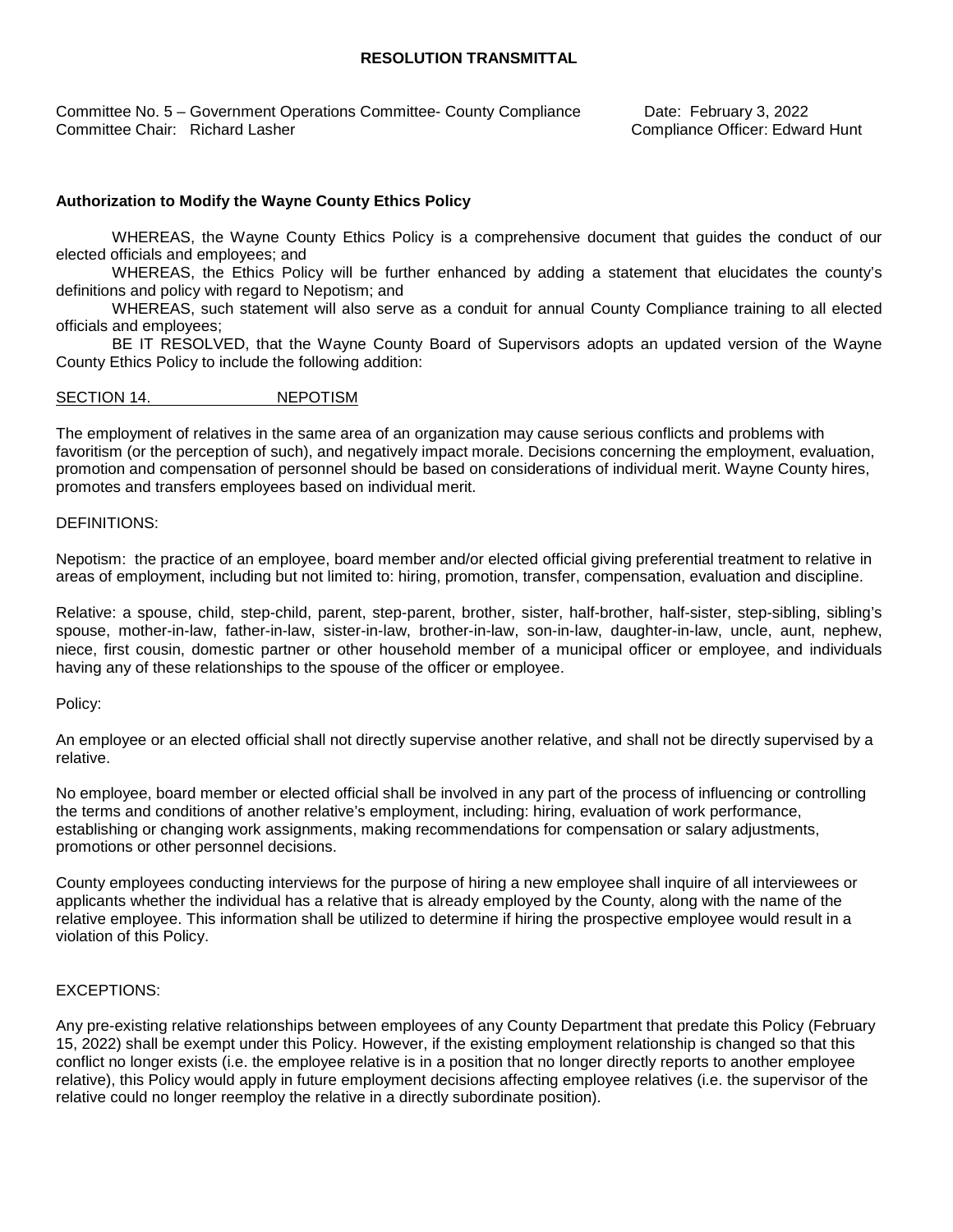The County recognizes that employee relative conflicts might arise when one relative gains an leadership of an office where another relative already is employed. In such cases, the County may work with such Department where the conflict exists to reduce any real or perceived conflict between the employee relative (i.e. have the subordinate relative report directly to the employee in the next level of the supervisory chain, who shall be responsible for appointment, compensation, evaluations and other terms and conditions of employment).

An appointing authority within a Department (typically the Department Head) may appoint a relative within the Department the appointing authority oversees only if the appointing authority did not participate in the hiring process, including interviews and will not directly supervise the relative employee. The appointing authority must recuse themselves from disciplinary action against the relative employed in the department.

In addition, departments may have their own procedures with regard to standards associated with nepotism and the delivery of services (i.e. Prohibition from delivering services and making decisions that benefit relatives, as consumers of the service, in the course of the employee's work)

Any violations arising from the application of this Policy should be referred to the Personnel Director, the County Compliance Officer or County Administrator for resolution.

| Budgeted: yes ___no __ (in part) Proposed Cost: \$0 Reimbursed Amount: \$0 County cost: None |  |  |                                                                                                                                         |  |  |
|----------------------------------------------------------------------------------------------|--|--|-----------------------------------------------------------------------------------------------------------------------------------------|--|--|
|                                                                                              |  |  | Departmental transfer \$________________________________from Account No. ____________________________ to Account No. __________________ |  |  |
|                                                                                              |  |  |                                                                                                                                         |  |  |
|                                                                                              |  |  |                                                                                                                                         |  |  |
|                                                                                              |  |  |                                                                                                                                         |  |  |
|                                                                                              |  |  |                                                                                                                                         |  |  |
|                                                                                              |  |  | Clerk, Board of Supervisors                                                                                                             |  |  |
| Referred to:                                                                                 |  |  |                                                                                                                                         |  |  |
|                                                                                              |  |  | Committee: _____Ayes ______ Nays _______ Date: ___________Signature: _______________________________                                    |  |  |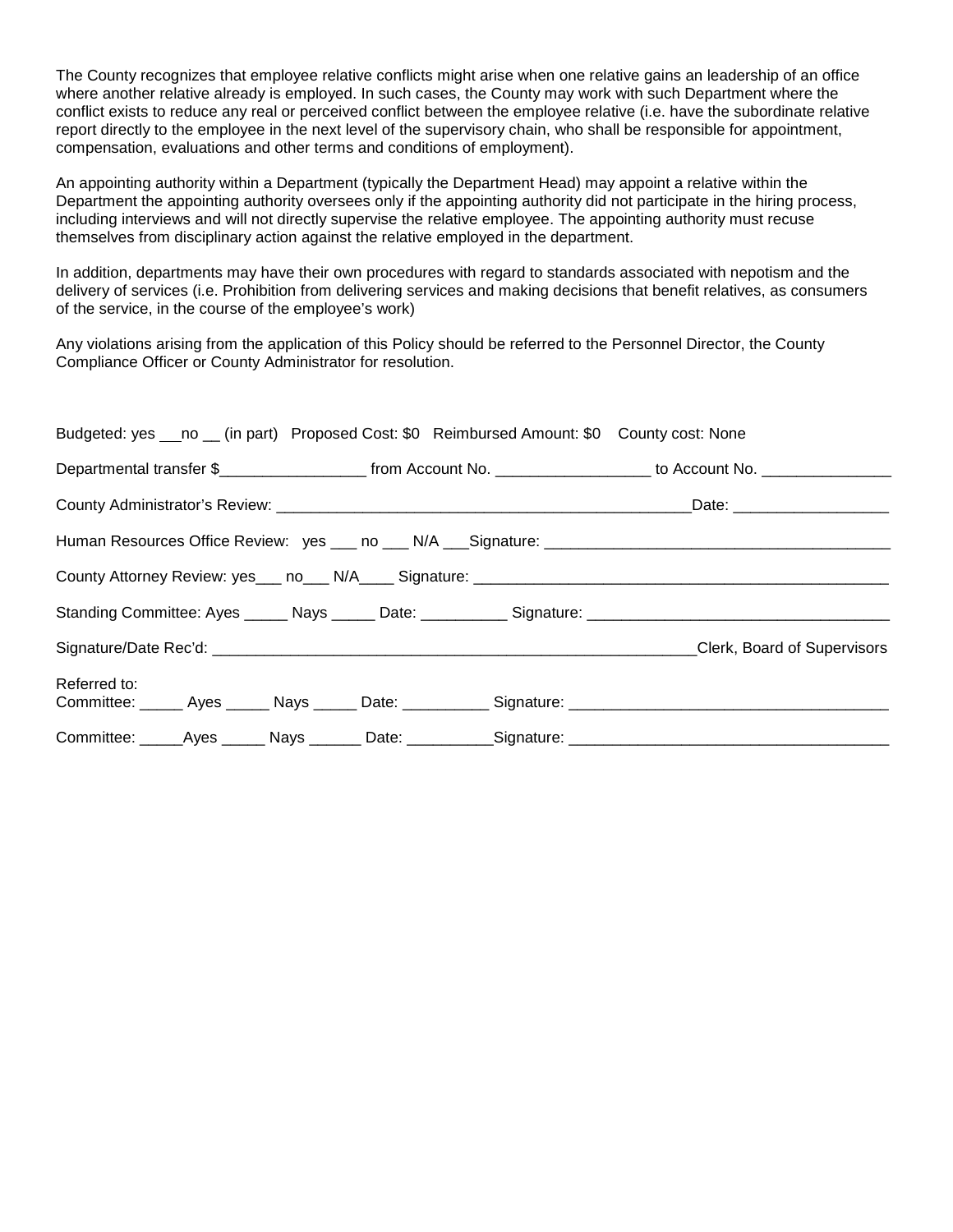# **COUNTY OF WAYNE**

# OFFICE OF THE COUNTY ATTORNEY

WAYNE COUNTY COURTHOUSE 26 CHURCH STREET, LYONS, NEW YORK 14489 FAX: (315) 946-5942

 $\bar{\alpha}$ 

DANIEL C. CONNORS, ESQ. **COUNTY ATTORNEY** (315) 946-7442

 $\mathcal{L}_{\mathcal{L}}$ 

ERIN M. HAMMOND, ESQ. ASSISTANT COUNTY ATTORNEY (315) 946-7444

 $\bar{z}$ 

The County Attorney's Office monthly report for January 2022 is as follows:

| 36             |
|----------------|
| 48             |
| 0              |
| 2              |
| $\mathbf{1}$   |
| ٥              |
| 1              |
| 31             |
| \$6.00         |
| 2              |
| 0              |
| 0              |
| $\overline{2}$ |
| n              |
|                |
| \$1,128.69     |
| \$0.00         |
| \$13,012.98    |
| <b>SO.OO</b>   |
|                |

Respectfully submitted,

Daniel C. Connors, Esq. **County Attorney**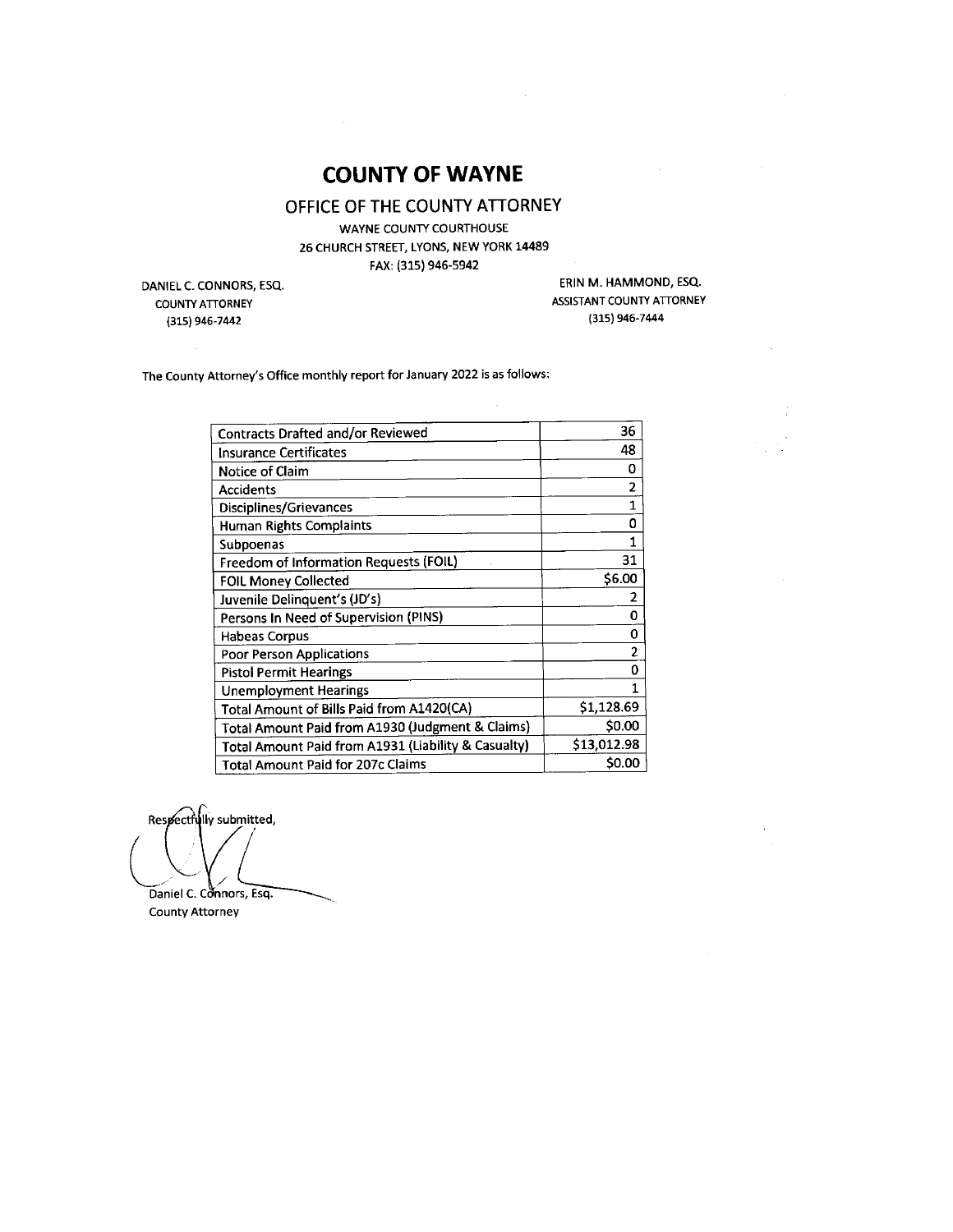### **RESOLUTION TRANSMITTAL**

**Committee No: 5 Date: 2/3/2022** 

**Committee Chair: Eygnor Department Head: House** 

## **AUTHORIZATION TO CREATE THE POSITION OF PER-DIEM FISCAL ASSISTANT AND AMEND THE BUDGET**

WHEREAS, Kenneth Blake has been the County Fiscal Assistant since February 2011, and WHEREAS, Mr. Blake has announced his retirement effective February 25, 2022, and WHEREAS, Mr. Blake's financial skills are an invaluable asset to the County, and WHEREAS, part of Mr. Blake's duties has been working with the County Grants Coordinator on fiscal management, report generation and claims administration, and WHEREAS, a new Grants Coordinator has been recently appointed, which will require Mr. Blake's additional oversight until such person becomes fully proficient in the duties associated the with numerous County grants, and WHEREAS, The County Administrator is desirous of creating the position of Pier-Diem Fiscal Assistant at a rate of \$65 dollars per hour at total amount not to exceed \$35,000, and appointing Kenneth Blake to said position until December 31, 2022, now therefore, be it RESOLVED, that the County Administrator is hereby authorized to create the position of Per-Diem Fiscal Assistant at an hourly rate of \$65, at a total cost not to exceed \$35,000, and further, be it RESOLVED, that the position of Per-Diem Fiscal Assistant shall be abolished December 31, 2022, unless extended by the Board of Supervisors, and further, be it, RESOLVED, the Treasurer is hereby directed to amend the County budget as follows: A1990 Contingent Fund General (Appropriations) \$22,000 from 54000 Contractual Expenses A1230 County Administration (Appropriations) \$2,500 from 51586 Fiscal Assistant \$2,000 from 58100 Payments to NYS Retirement System \$8,500 from 58400 Hospitalization \$35,000 to 51xxx Per-Diem Fiscal Assistant Budgeted: No Proposed Cost: \$ Reimbursed Amount: \$ 0 County cost: \$0.00 Departmental transfer \$\_\_\_\_\_\_\_\_\_\_\_\_\_\_\_\_\_\_\_\_\_\_\_ from Account No. \_\_\_\_\_\_\_\_\_\_\_\_\_\_\_\_\_\_\_\_\_\_ to Account No. \_\_\_\_\_\_\_\_\_\_\_\_\_\_ County Administrator's Review: \_\_\_\_\_\_\_\_\_\_\_\_\_\_\_\_\_\_\_\_\_\_\_\_\_\_\_\_\_\_\_\_\_\_\_\_\_\_\_\_\_\_\_\_\_\_\_\_Date: \_\_\_\_\_\_\_\_\_\_\_\_\_\_\_\_\_\_ Human Resources Office Review: ves \_\_\_ no \_\_\_ N/A \_\_ Signature:

|              |  | County Attorney Review: yes___ no___ N/A____ Signature: _________________________                   |                                                                                                      |
|--------------|--|-----------------------------------------------------------------------------------------------------|------------------------------------------------------------------------------------------------------|
|              |  |                                                                                                     | Standing Committee: Ayes ______ Nays ______ Date: ___________ Signature: ___________________________ |
|              |  |                                                                                                     | Clerk, Board of Supervisors                                                                          |
| Referred to: |  |                                                                                                     | Committee: ______ Ayes ______ Nays ______ Date: ___________ Signature: _____________________________ |
|              |  | Committee: ______Ayes _______ Nays ________ Date: ___________Signature: ___________________________ |                                                                                                      |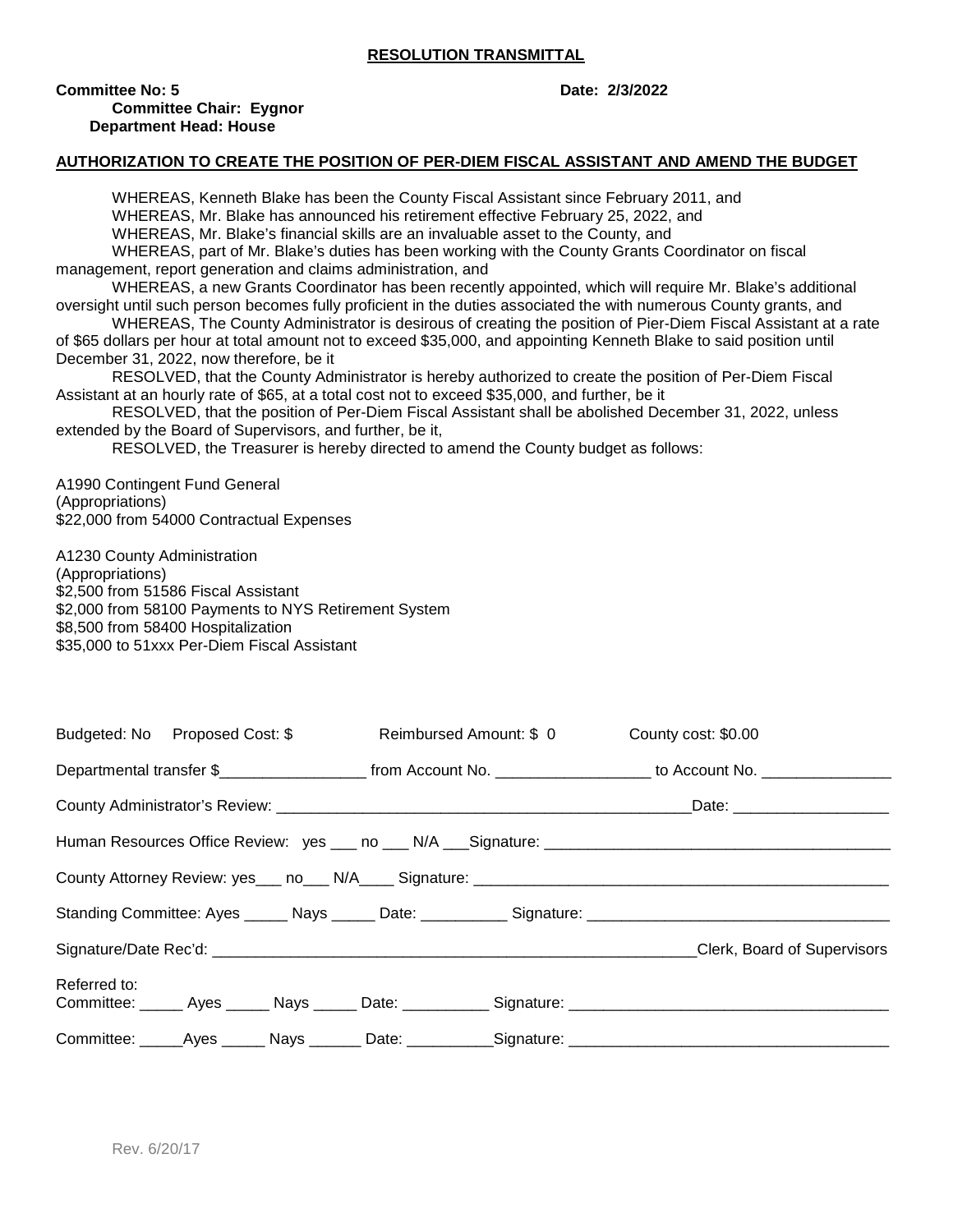Committee No. 5 2/3/22 Committee Chair: Lasher Department Head: Miller

## **AUTHORIZE APPOINTMENTS TO INTER-COUNTY ASSOCIATION OF WESTERN NEW YORK**

RESOLVED, the Wayne County Board of Supervisors hereby approves the appointments of the following individuals to the Inter-County Association of Western New York for the term January 1, 2022, through December 31, 2024, as listed below:

Kenneth Miller, Representative Lynn Chatfield, Representative Jody Bender, Representative

RESOLVED, that certified copies of this resolution be sent by the Clerk of this Board to the Association and the appointees.

| Budgeted: yes ___ no____ Proposed Cost: _____\$300 ___ Reimbursed Amount _________ County cost _____\$300______                          |  |                             |
|------------------------------------------------------------------------------------------------------------------------------------------|--|-----------------------------|
| Departmental transfer \$________________________________from Account No. ____________________________ to Account No. ___________________ |  |                             |
|                                                                                                                                          |  |                             |
|                                                                                                                                          |  |                             |
|                                                                                                                                          |  |                             |
|                                                                                                                                          |  |                             |
|                                                                                                                                          |  | Clerk, Board of Supervisors |
| Referred to:<br>Committee: Ayes Nays Date: Signature: Committee: Ayes Ayes Nays Date: Committee:                                         |  |                             |
| Committee: ______Ayes _______ Nays ________ Date: ___________Signature: ____________________________                                     |  |                             |